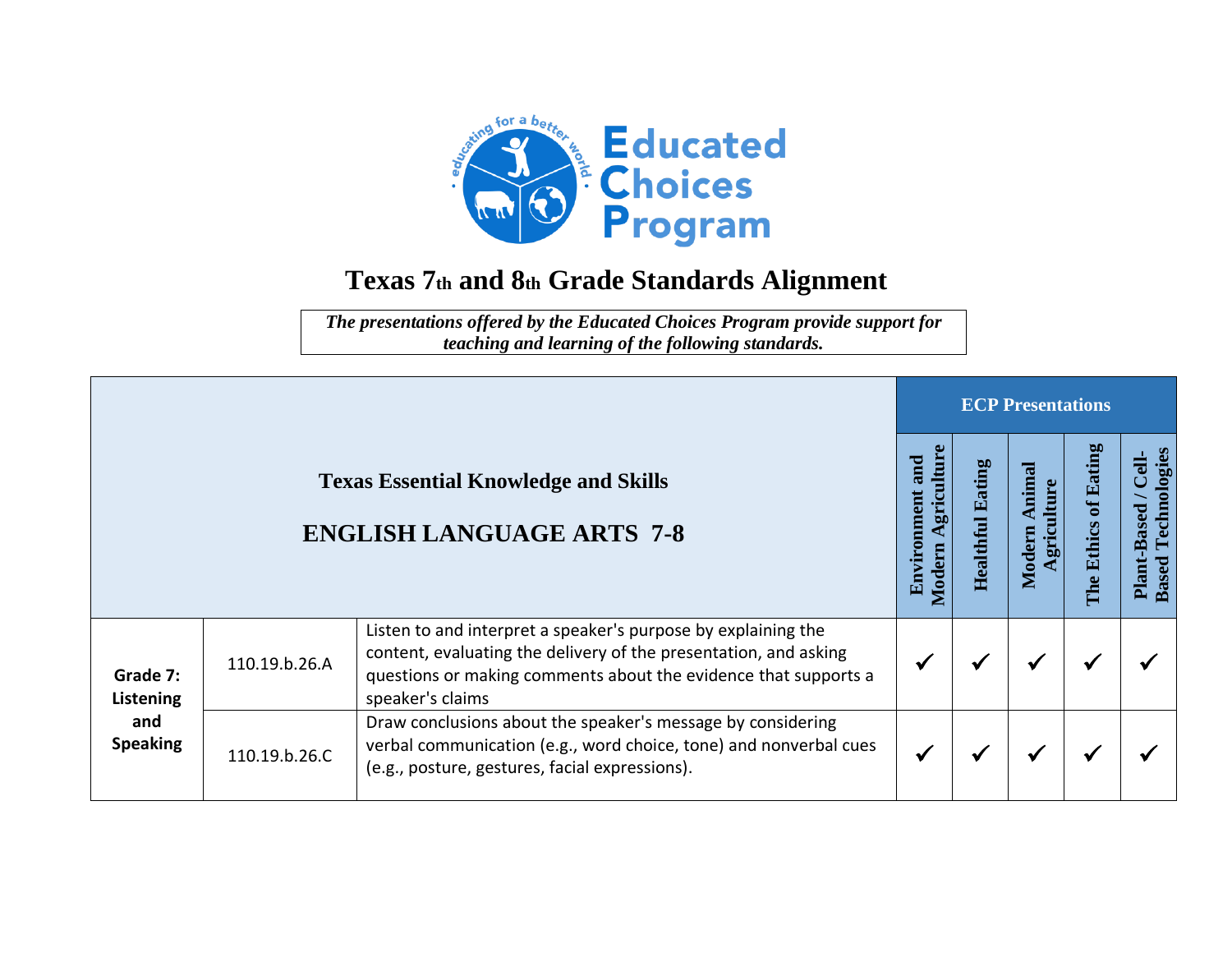| Grade 8:<br>Listening<br>and<br><b>Speaking</b> | 110.20 b.26.A | Listen to and interpret a speaker's purpose by explaining the<br>content, evaluating the delivery of the presentation, and asking<br>questions or making comments about the evidence that supports a<br>speaker's claims |  |  |  |
|-------------------------------------------------|---------------|--------------------------------------------------------------------------------------------------------------------------------------------------------------------------------------------------------------------------|--|--|--|
|                                                 | 110.20 b.26.C | Summarize formal and informal presentations, distinguish between<br>facts and opinions, and determine the effectiveness of rhetorical<br>devices.                                                                        |  |  |  |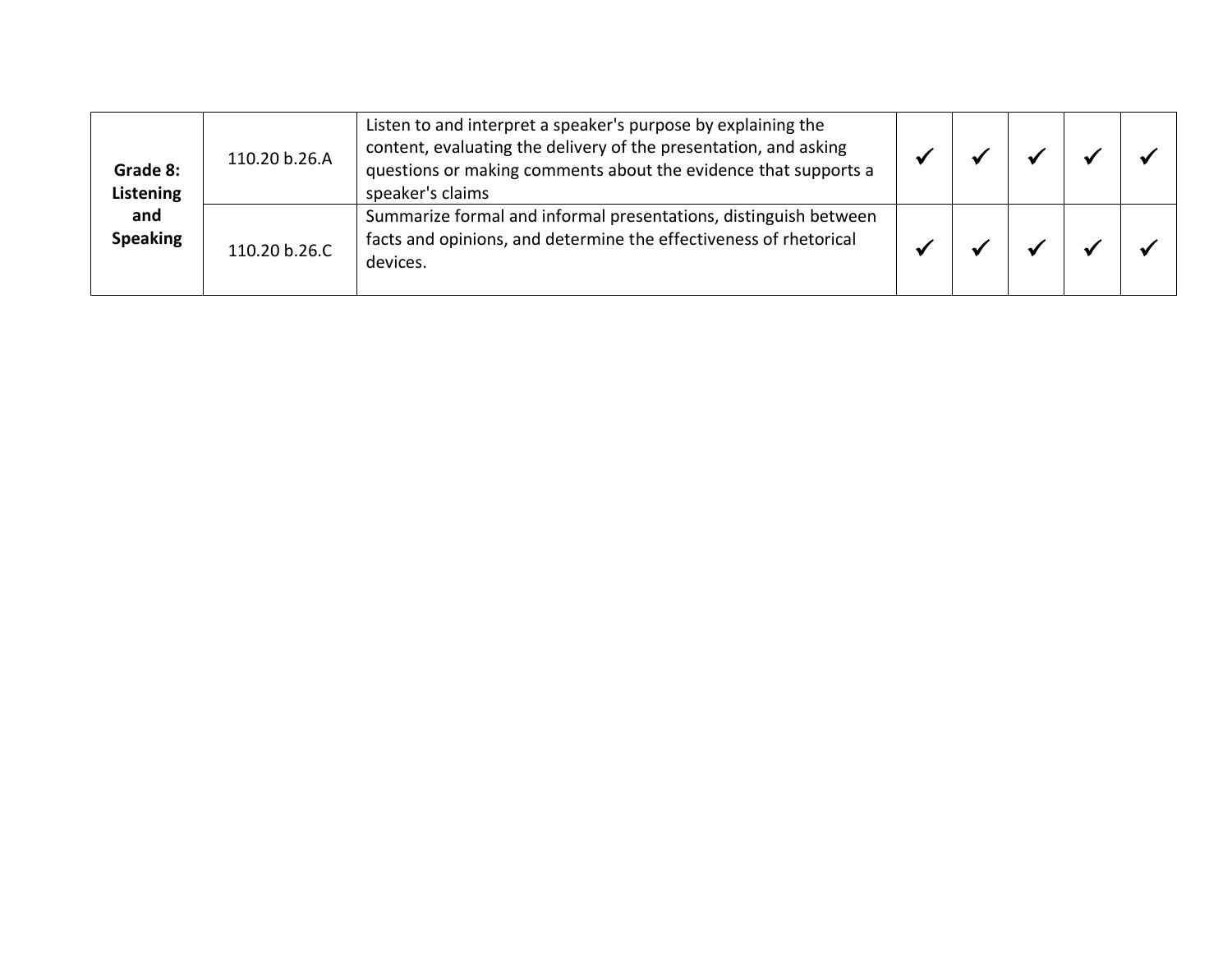|                                                                            |               |                                                                                                                                          | <b>ECP Presentations</b> |                         |                                 |                      |                                                    |  |  |
|----------------------------------------------------------------------------|---------------|------------------------------------------------------------------------------------------------------------------------------------------|--------------------------|-------------------------|---------------------------------|----------------------|----------------------------------------------------|--|--|
| <b>Texas Essential Knowledge and Skills</b><br><b>HEALTH EDUCATION 7-8</b> |               |                                                                                                                                          |                          | <b>Healthful Eating</b> | Animal<br>Agriculture<br>Modern | The Ethics of Eating | Technologies<br>Plant-Based / Cell<br><b>Based</b> |  |  |
| <b>Health</b><br><b>Information</b>                                        | 115.23 b.3.B. | Analyze risks for contracting specific diseases based on pathogenic,<br>genetic, age, cultural, environmental, and behavioral factors    |                          | √                       |                                 |                      |                                                    |  |  |
|                                                                            | 115.23 b.4.A. | Use critical thinking to analyze and use health information such as<br>interpreting media messages                                       |                          | ✔                       |                                 | ✔                    |                                                    |  |  |
| <b>Influencing</b><br><b>Factors</b>                                       | 115.23 b.6.B. | Describe the application of strategies for controlling the environment<br>such as emission control, water quality, and waste management. | $\checkmark$             |                         |                                 | ✔                    |                                                    |  |  |
|                                                                            | 115.23 b.9.B  | Describe characteristics that contribute to family health.                                                                               |                          | ✔                       |                                 |                      |                                                    |  |  |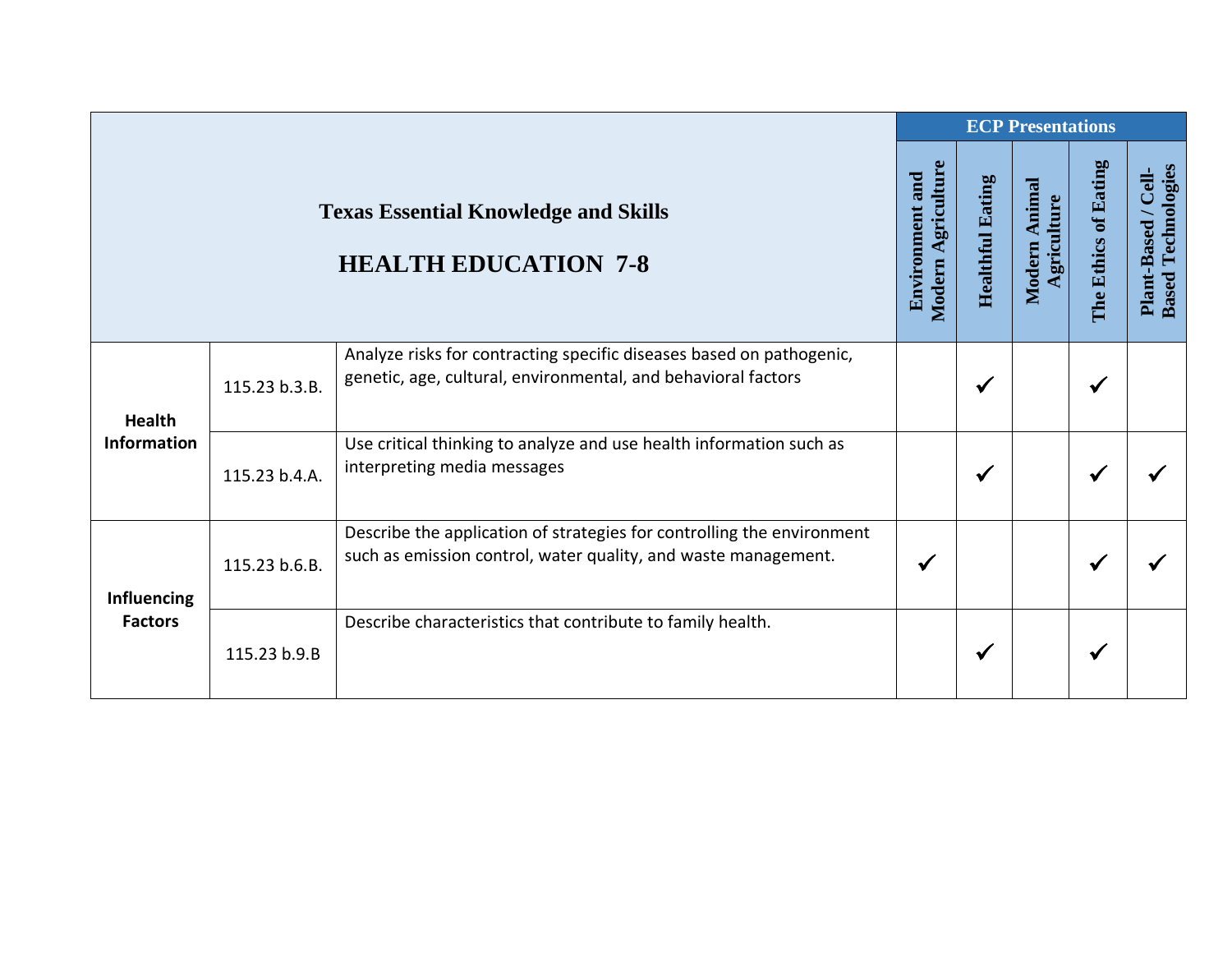|                                                                   |                  | <b>ECP Presentations</b>                                                                                                                                                                                                                                                                                                                                                                                                                                                                                                                                                                                                                                                            |                                                     |                         |                              |                      |                                                  |  |
|-------------------------------------------------------------------|------------------|-------------------------------------------------------------------------------------------------------------------------------------------------------------------------------------------------------------------------------------------------------------------------------------------------------------------------------------------------------------------------------------------------------------------------------------------------------------------------------------------------------------------------------------------------------------------------------------------------------------------------------------------------------------------------------------|-----------------------------------------------------|-------------------------|------------------------------|----------------------|--------------------------------------------------|--|
| <b>Texas Essential Knowledge and Skills</b><br><b>SCIENCE 7-8</b> |                  |                                                                                                                                                                                                                                                                                                                                                                                                                                                                                                                                                                                                                                                                                     | <b>Modern Agriculture</b><br><b>Environment and</b> | <b>Healthful Eating</b> | Modern Animal<br>Agriculture | The Ethics of Eating | <b>Based Technologies</b><br>Plant-Based / Cell- |  |
|                                                                   | 112.19.a.4.E.i   | Students will understand the relationship between living organisms<br>and their environment. Different environments support different<br>living organisms that are adapted to that region of Earth. Organisms<br>are living systems that maintain a steady state with that environment<br>and whose balance may be disrupted by internal and external stimuli.<br>External stimuli include human activity or the environment.<br>Successful organisms can reestablish a balance through different<br>processes such as a feedback mechanism. Ecological succession can<br>be seen on a broad or small scale.                                                                        |                                                     |                         |                              |                      |                                                  |  |
| Grade 7                                                           | 112.19.a.4.E.iii | All living organisms are made up of smaller units called cells. All cells<br>use energy, get rid of wastes, and contain genetic material. Students<br>will compare plant and animal cells and understand the internal<br>structures within them that allow them to obtain energy, get rid of<br>wastes, grow, and reproduce in different ways. Cells can organize<br>into tissues, tissues into organs, and organs into organ systems.<br>Students will learn the major functions of human body systems such<br>as the ability of the integumentary system to protect against<br>infection, injury, and ultraviolet (UV) radiation; regulate body<br>temperature; and remove waste. |                                                     |                         |                              |                      |                                                  |  |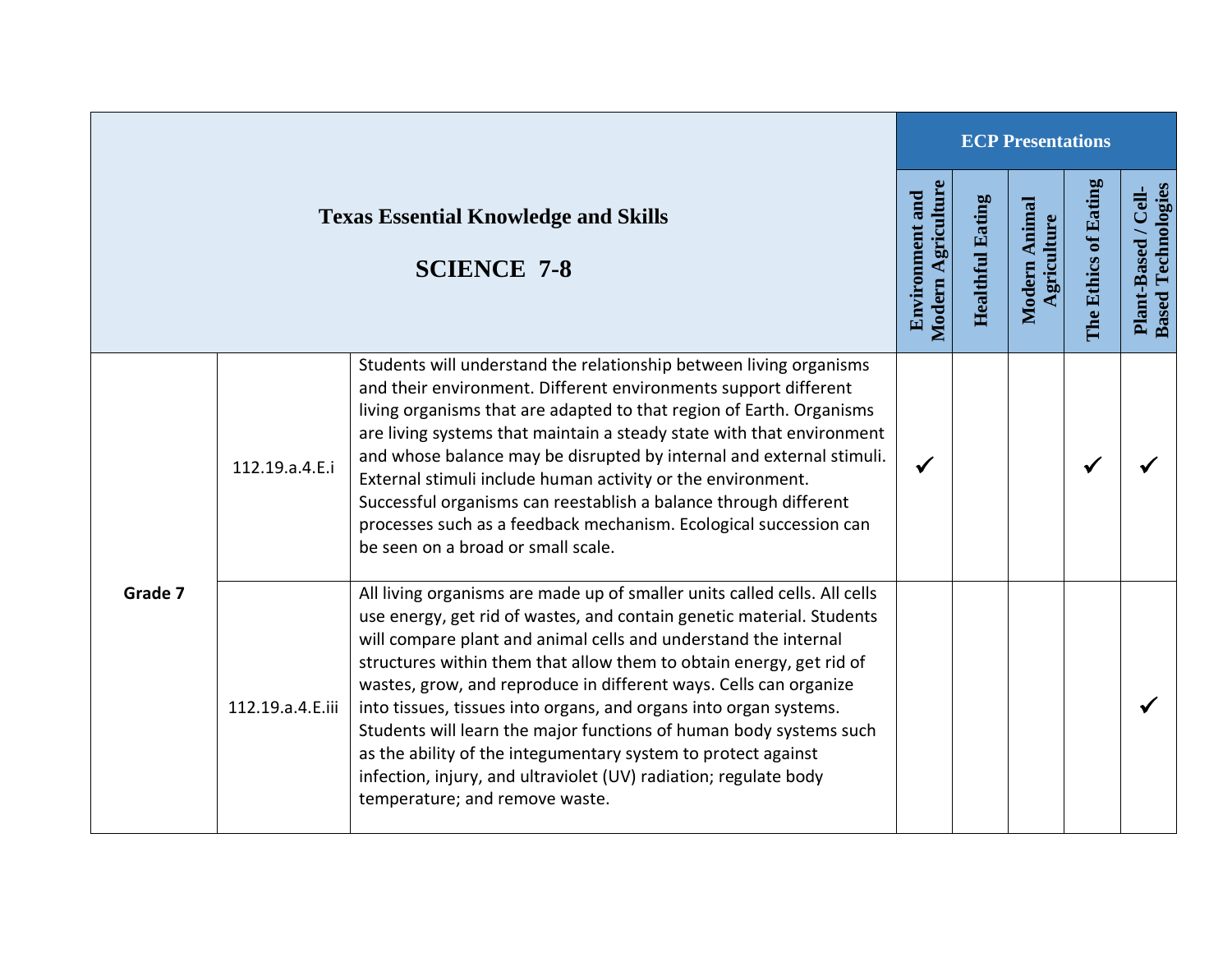| Grade 7 | 112.19.b.3.A                                                 | In all fields of science, analyze, evaluate, and critique scientific<br>explanations by using empirical evidence, logical reasoning, and<br>experimental and observational testing, including examining all sides<br>of scientific evidence of those scientific explanations, so as to<br>encourage critical thinking by the student                                                                                                                                                                                                                                                            |  |  |  |
|---------|--------------------------------------------------------------|-------------------------------------------------------------------------------------------------------------------------------------------------------------------------------------------------------------------------------------------------------------------------------------------------------------------------------------------------------------------------------------------------------------------------------------------------------------------------------------------------------------------------------------------------------------------------------------------------|--|--|--|
|         | 112.19.b.8.C                                                 | Model the effects of human activity on groundwater and surface<br>water in a watershed.                                                                                                                                                                                                                                                                                                                                                                                                                                                                                                         |  |  |  |
|         | 112.19.b.12.B                                                | identify the main functions of the systems of the human organism,<br>including the circulatory, respiratory, skeletal, muscular, digestive,<br>excretory, reproductive, integumentary, nervous, and endocrine<br>systems;                                                                                                                                                                                                                                                                                                                                                                       |  |  |  |
| Grade 8 | 112.20 E.<br>Organisms and<br>Environments                   | In studies of living systems, students explore the interdependence<br>between these systems. Interactions between organisms in<br>ecosystems, including producer/consumer, predator/prey, and<br>parasite/host relationships, are investigated in aquatic and terrestrial<br>systems. Students describe how biotic and abiotic factors affect the<br>number of organisms and populations present in an ecosystem. In<br>addition, students explore how organisms and their populations<br>respond to short- and long-term environmental changes, including<br>those caused by human activities. |  |  |  |
|         | 112.20 b.3.A<br>Scientific<br>Investigation<br>and Reasoning | In all fields of science, analyze, evaluate, and critique scientific<br>explanations by using empirical evidence, logical reasoning, and<br>experimental and observational testing, including examining all sides<br>of scientific evidence of those scientific explanations, so as to<br>encourage critical thinking by the student;                                                                                                                                                                                                                                                           |  |  |  |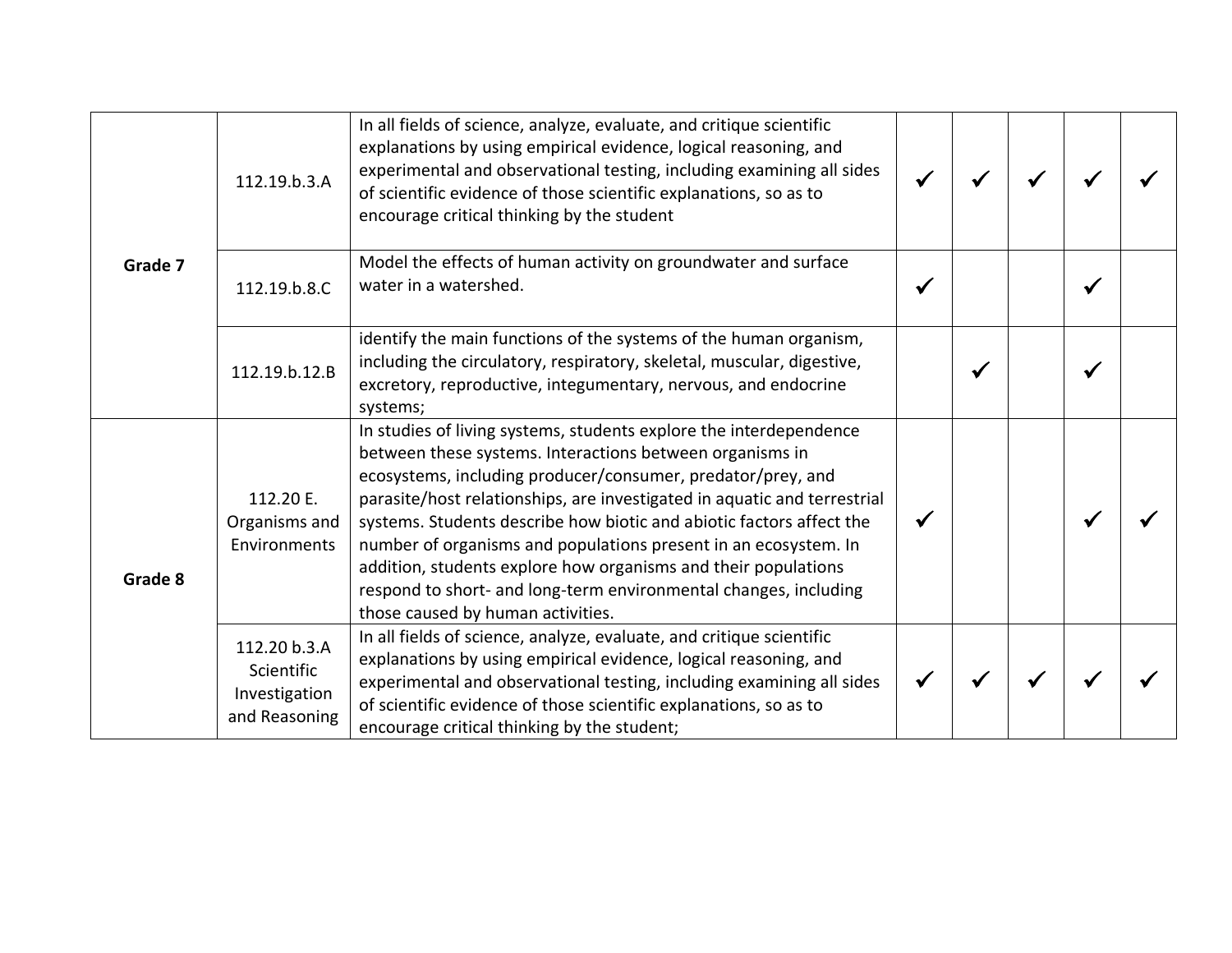| Grade 8 | 112.20 b.11.A  | The student knows that interdependence occurs among living<br>systems and the environment and that human activities can affect<br>these systems. The student is expected to: investigate how<br>organisms and populations in an ecosystem depend on and may<br>compete for biotic factors such as food and abiotic factors such as<br>quantity of light, water, range of temperatures, or soil composition; |  |  |
|---------|----------------|-------------------------------------------------------------------------------------------------------------------------------------------------------------------------------------------------------------------------------------------------------------------------------------------------------------------------------------------------------------------------------------------------------------|--|--|
|         | 112.20 b.11.B. | Explore how short- and long-term environmental changes affect<br>organisms and traits in subsequent populations                                                                                                                                                                                                                                                                                             |  |  |
|         | 112.20 b.11.C. | Recognize human dependence on ocean systems and explain how<br>human activities such as runoff, artificial reefs, or use of resources<br>have modified these systems.                                                                                                                                                                                                                                       |  |  |